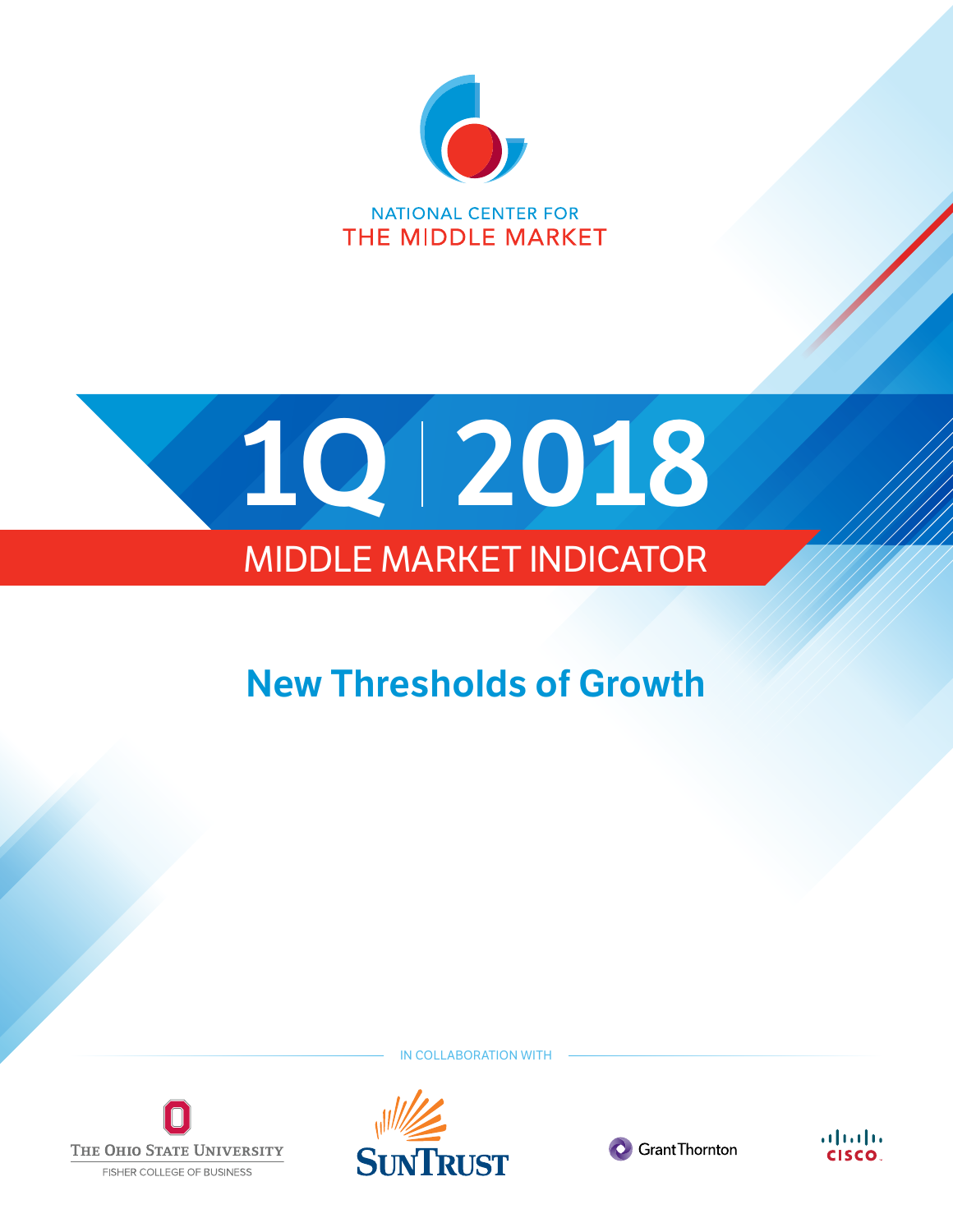# Executive Summary

The middle market is firing on all cylinders for the first quarter of 2018. Nearly three-quarters (72%) of companies say that overall company performance has improved compared to one year ago—a new record for the Middle Market Indicator. Additionally, the proportion of companies reporting year-over-year revenue growth and year-over-year employment growth—77% and 55% respectively—are both at the highest levels recorded in MMI history. The rate of growth for both revenues and employment is near peak levels, and nearly every industry reports faster growth than in the quarter before, with the exception of the services industry, where growth is flat this quarter. Global and local confidence levels have reached record highs, and investment plans have strengthened accordingly, with a larger-than-ever majority of leaders saying they plan to increase investment rather than hold cash in reserve.

As middle market companies continue to flourish, talent remains the number one challenge for the year ahead. In a tight labor market, finding and keeping people is becoming increasingly difficult. Middle market companies are considering increasing salaries, offering additional compensation, and investing in training and development to improve retention. These actions will increase costs. That, combined with healthcare, may be driving the growing concern over costs in the short term, and companies say they expect to see an increase in their cost structure in the 12 months ahead. Leaders, however, are relaxing their concerns related to government rules, regulations, and taxes.

Going forward, companies expect both revenue and employment growth rates to remain strong. Two-thirds of middle market businesses anticipate increases in revenue over the next 12 months, and 46% say they will add workers, many indicating that they will make hires in the coming quarter. Almost half (49%) of businesses plan to introduce a new product or service in the next 12 months and more than a quarter (27%) anticipate adding a new plant or facility. Plans for expansion are particularly robust among upper middle market firms. These largest middle market companies are most likely to predict increases in short-term sales and demand.

The construction and financial services industries continue to report impressive gains in revenue and employment. Growth in the business services industry appears to have flattened, albeit at a high 8.2% annual rate. Manufacturing and healthcare report modest gains in revenue growth, but employment in both areas has jumped. Across industries, upper middle market firms report the strongest growth this quarter.

#### Middle Market Indicator *from the National Center for the Middle Market*

**THE MIDDLE MARKET INDICATOR (MMI) FROM THE NATIONAL CENTER FOR THE MIDDLE MARKET IS A QUARTERLY BUSINESS PERFORMANCE UPDATE AND ECONOMIC OUTLOOK SURVEY CONDUCTED AMONG 1,000 C-SUITE EXECUTIVES OF COMPANIES WITH ANNUAL REVENUES BETWEEN \$10MM AND \$1B.**

There are nearly 200,000 U.S. middle market businesses that represent one-third of private sector GDP, employing approximately 47.9 million people. These businesses outperformed through the financial crisis (2007–2010 period) by adding 2.2 million jobs across major industry sectors and U.S. geographies, demonstrating their importance to the overall health of the U.S. economy. They are private and public, family owned, and sole proprietorships, geographically diverse, and span almost all industries. The health of these businesses and their respective outlook serve as a solid indicator for the greater U.S. economy as a whole. (See www.middlemarketcenter.org: "The Market that Moves America," seminal research on the definition, significance, and role of the middle market, Oct. 2011.)

#### *How is the research conducted?*

The MMI surveys 1,000 CEOs, CFOs, and other C-suite executives of America's middle market companies on key indicators of past and future performance in revenues, employment, and allocation of cash. The survey also reports middle market company confidence in the global, U.S., and local economies and identifies key business challenge areas. The survey was designed to accurately reflect the nearly 200,000 U.S. businesses with revenues between \$10MM and \$1B, the lower and upper limits on middle market annual revenue. The quarterly survey is designed and managed by the National Center for the Middle Market.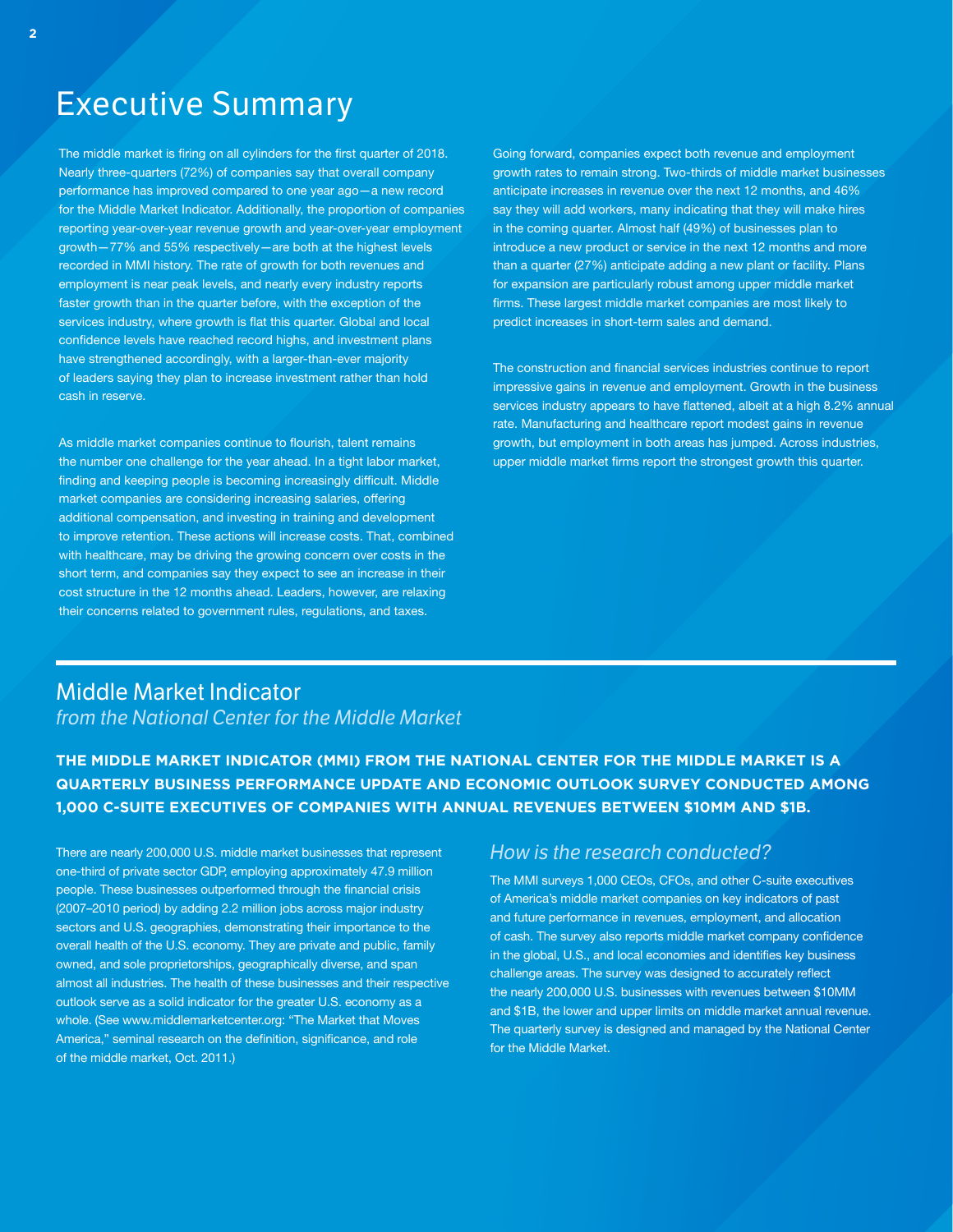#### Revenue Growth *Revenue growth escalates*

Since mid 2017, the rate of year-over-year middle market revenue growth has climbed steadily, reaching 8.4% for 1Q 2018, the second highest rate recorded in MMI history. The number represents a substantial increase from the previous quarter and is well above the average annual growth rate of 6.7% for the past six years. Upper and core middle market firms account for the largest share of growth, and companies across nearly every industry segment report increases, with the most notable gains occurring in construction and financial services.

Companies of all sizes anticipate strong growth will continue over the next 12 months. Two-thirds of businesses say revenue will increase, and leaders predict a 5.9% growth rate for the year ahead. Core and upper middle market firms are more aggressive in their growth projections than their smaller peers. Across revenue segments, only 5% of companies believe that the rate of revenue growth will slow during the year ahead.



1Q'18 **46%** of middle market companies reported positive revenue growth.



| <b>PAST 12 MO.</b>    | <b>NEXT 12 MO.</b>    |
|-----------------------|-----------------------|
| <b>MIDDLE MARKET</b>  |                       |
| 1Q'18                 | 1Q'18                 |
|                       |                       |
| 4Q'17 7.6% 1Q'17 9.2% | 4Q'17 5.4% 1Q'17 8.8% |
|                       |                       |
| <b>PAST 12 MO.</b>    |                       |
| <b>S&amp;P 500</b>    |                       |
| 1Q'18                 |                       |
|                       |                       |

4Q'17 **6.9%** 1Q'17 **5.8%**

Employment Growth *Hiring is strong*

To start 2018, middle market companies report that their headcount is 6.3% larger than it was one year ago, near record levels and well above the six-year average employment growth rate of 4.0%. Upper middle market businesses, which were largely responsible for the slower employment growth reported last quarter, have come back into the labor market and once again lead the middle market in job creation. As with revenue growth, employment is up across nearly all industries.

Projections for future employment growth are aggressive as well. Nearly half of middle market businesses expect to add jobs over the next 12 months at a rate of 4.6%, and most of those companies anticipate increases during the next quarter. Just 3% of firms expect to decrease the size of their workforce during this time period. Companies are primarily looking for full-time operations people to add to their staffs. Upper middle market companies have plans to onboard IT professionals.

> of middle market companies expect to add jobs.



*\*1Q numbers include only companies who have reported 1Q earnings results. Numbers change as more businesses report financial results.*

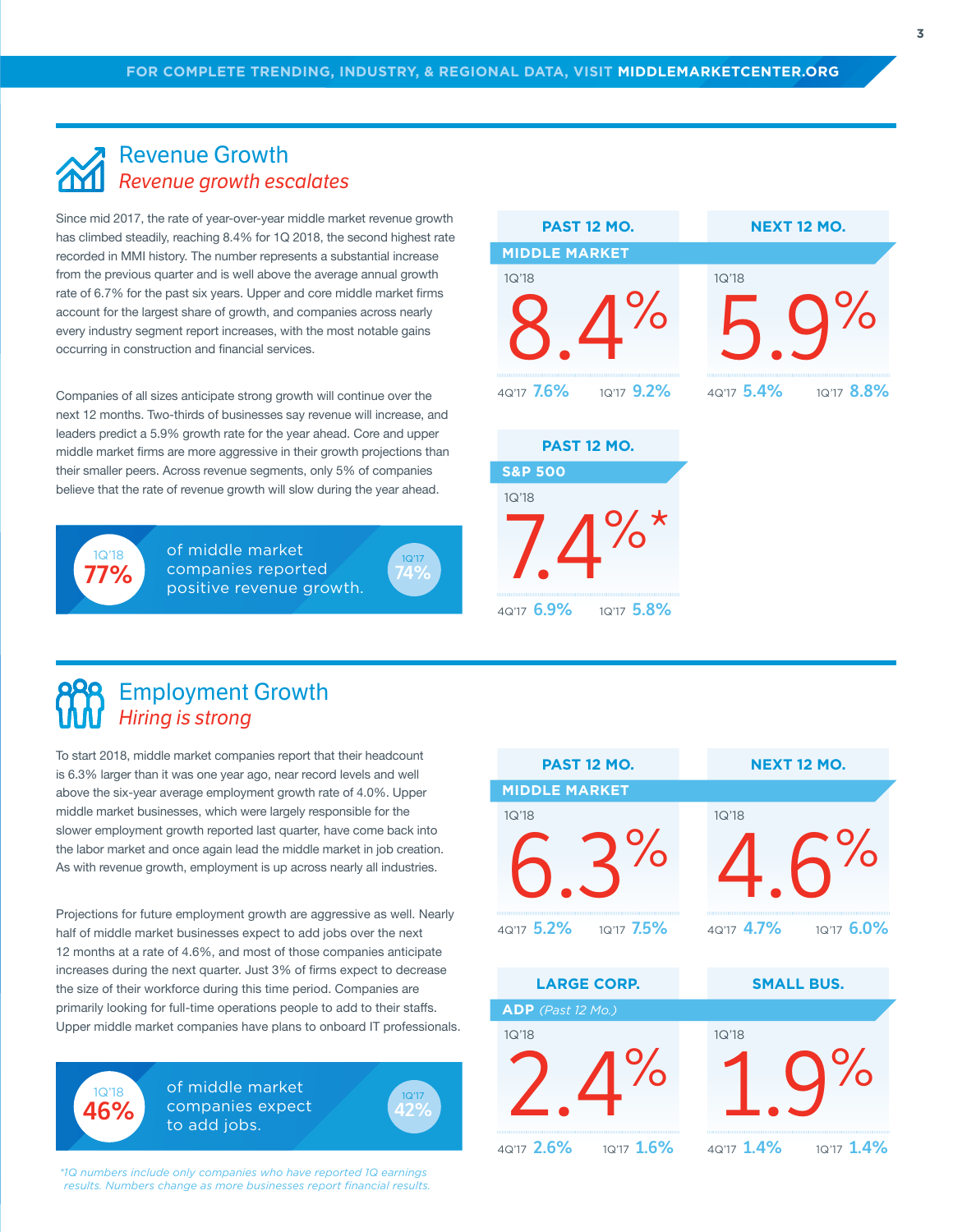## Economic Confidence *Local and global confidence peak*

At 94%, middle market leaders' confidence in their local economies reaches an all-time high in 1Q 2018. Global confidence levels, too, peak at 82%. National confidence has risen slightly to 87%, just below its high of 90%, recorded in 1Q 2017.

Compared to mid 2012, when fewer than half of leaders felt sure of the national situation and fewer than a quarter were confident about the global state of affairs, today's numbers show a transformation in perception that is helping to drive growth rates. Overall confidence levels mask some revealing differences by region and industry. (See Perspectives.)



### Short Term Index *Companies expect a strong second quarter*

After declining throughout 2017, the Short Term Middle Market Index has risen this quarter, jumping from 80 to 96. With the exception of 1Q 2017, this represents the highest Short Term Middle Market Index level since the Center began tracking the metric in 2015. The Short Term Index reflects middle market leaders' expectations for sales, demand, and business climate over the next three months. During the second quarter, a majority of executives are anticipating increased demand and sales; however the majority expect the business climate to largely remain the same.

Specifically, 51% of companies—primarily upper middle market companies—say that sales will increase during 2Q 2018. The largest middle market businesses are also the most likely to expect an increase in demand for their products and services in the short term.

Core middle market companies are somewhat less optimistic about the next three months than their smaller and larger peers. Among this segment, just 15% expect a more favorable business climate next quarter. However, very few middle market businesses of any size are forecasting deteriorating conditions or decreases in demand or sales.



*Short Term Index is calculated by taking expected net positive change in business climate plus expected net positive change in demand plus expected net positive change in sales over the next 3 months.*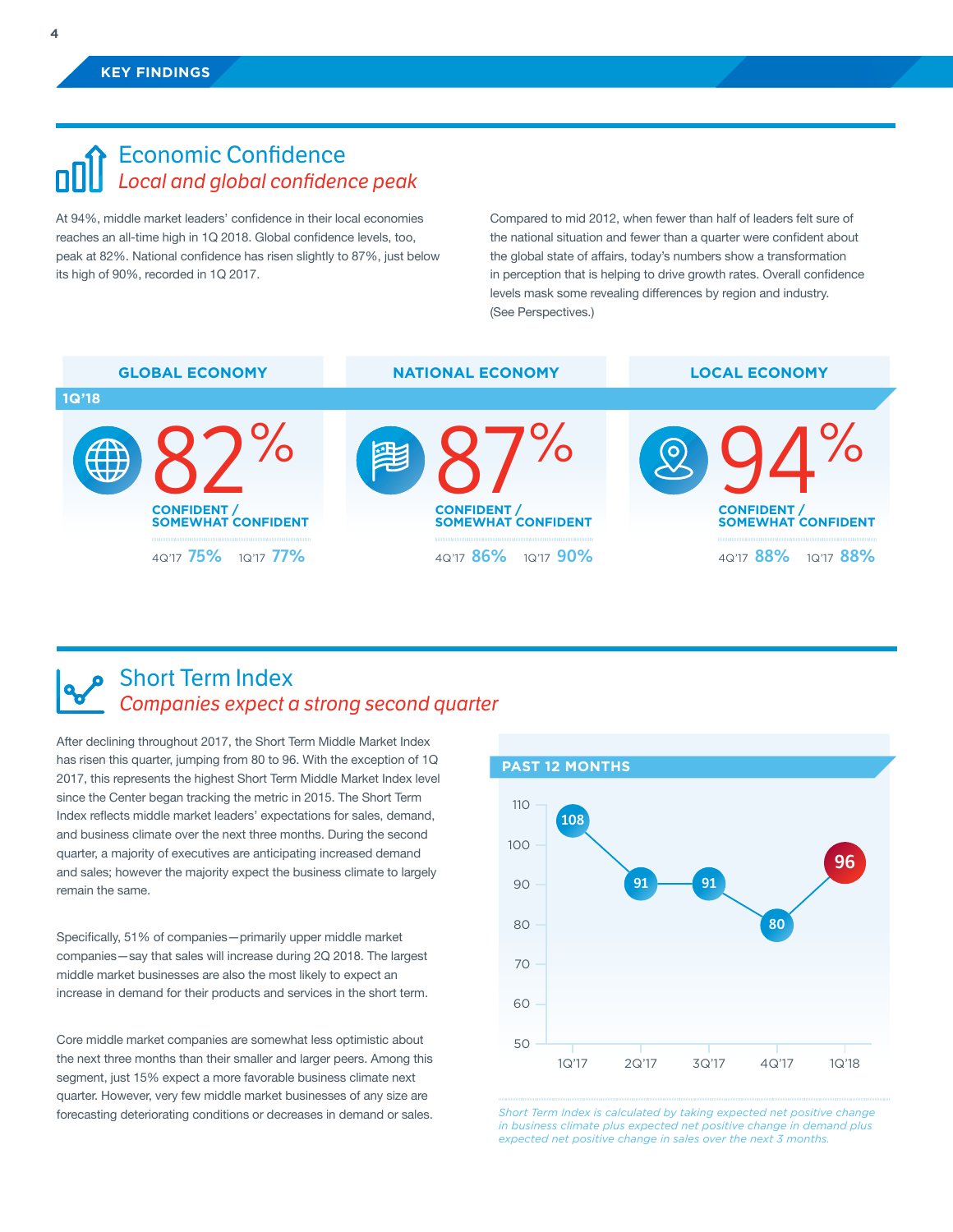#### Capital Investment *Fewer companies will save cash*

Investment appetites in the middle market have steadily grown over the past six years. At the close of 1Q 2018, 70% of leaders say they would invest an extra dollar, compared to 51% who said the same in mid 2012. This quarter, information technology edges out new plant and equipment as the most likely area for investment. Of the 30% who would put money aside, fewer than half—14% of the total—say they would hold more cash in reserve,the lowest percentage recorded by the MMI. The remaining savers are holding cash to build up their funds in order to finance future investments. Companies adding to cash reserves tend to be lower or emerging middle market businesses; this is something we have seen before andprobably reflects the fact that smaller companies have less access to outside rainy-day capital.



- **Hold It for Investing**
- **Information Technology**
- Capital Expenditures (Plant or Equipment)
- HR (More Personnel)

HR (Training & Development)

Acquisitions

- Capital Expenditures (Facilities)
- Other



#### **ADDITIONAL INVESTMENT ALLOCATION**

## Key Challenges *Talent challenges escalate*

As middle market companies continue to grow and increase the size of their staffs, and the labor pool continues to tighten, talent management, including finding and retaining people with the right skill sets and developing the current workforce, continues to be the number one internal long-term challenge. More than half (54%) of companies say that talent issues will potentially present problems for their businesses over the next 12 months. Externally, executives are primarily focused on core business growth issues, such as sales, acquiring new customers, and innovation.

Concerns over government rules and regulations, however, continue to subside, and just 3% of middle market business leaders say that taxes are an issue. Over the next three months, maintaining growth is the most pressing challenge, but talent management concerns continue to mount in the short term, and worries over costs are rising as well. Only about one out of 10 leaders express short-term concerns related to the economy.

| <b>SHORT TERM CHALLENGES</b> (Next 3 months) |
|----------------------------------------------|
|----------------------------------------------|

| <b>INTERNAL CHALLENGES</b> |
|----------------------------|
|                            |

| <b>1. BUSINESS</b>          | 70% |
|-----------------------------|-----|
| <b>2. TALENT MANAGEMENT</b> | 63% |
| 3. COSTS                    | 28% |
| <b>EXTERNAL CHALLENGES</b>  |     |
| <b>1. BUSINESS</b>          | 45% |
| <b>2. COMPETITION</b>       | 26% |
| <b>3.</b> GOVERNMENT        | 23% |
| 4. COSTS                    | 18% |
| <b>5. ECONOMY</b>           | 11% |

#### **SHORT TERM CHALLENGES** *(Next 3 months)* **LONG TERM CHALLENGES** *(Next 12 months)*

| <b>INTERNAL CHALLENGES</b>  |     |
|-----------------------------|-----|
| <b>1. TALENT MANAGEMENT</b> | 54% |
| <b>2. BUSINESS</b>          | 48% |
| 3. COSTS                    | 20% |
| <b>EXTERNAL CHALLENGES</b>  |     |
| <b>1. BUSINESS</b>          | 35% |
| <b>2. COMPETITION</b>       | 23% |
| 3. GOVERNMENT               | 19% |
| 4. COSTS                    | 17% |
| <b>5. ECONOMY</b>           | 14% |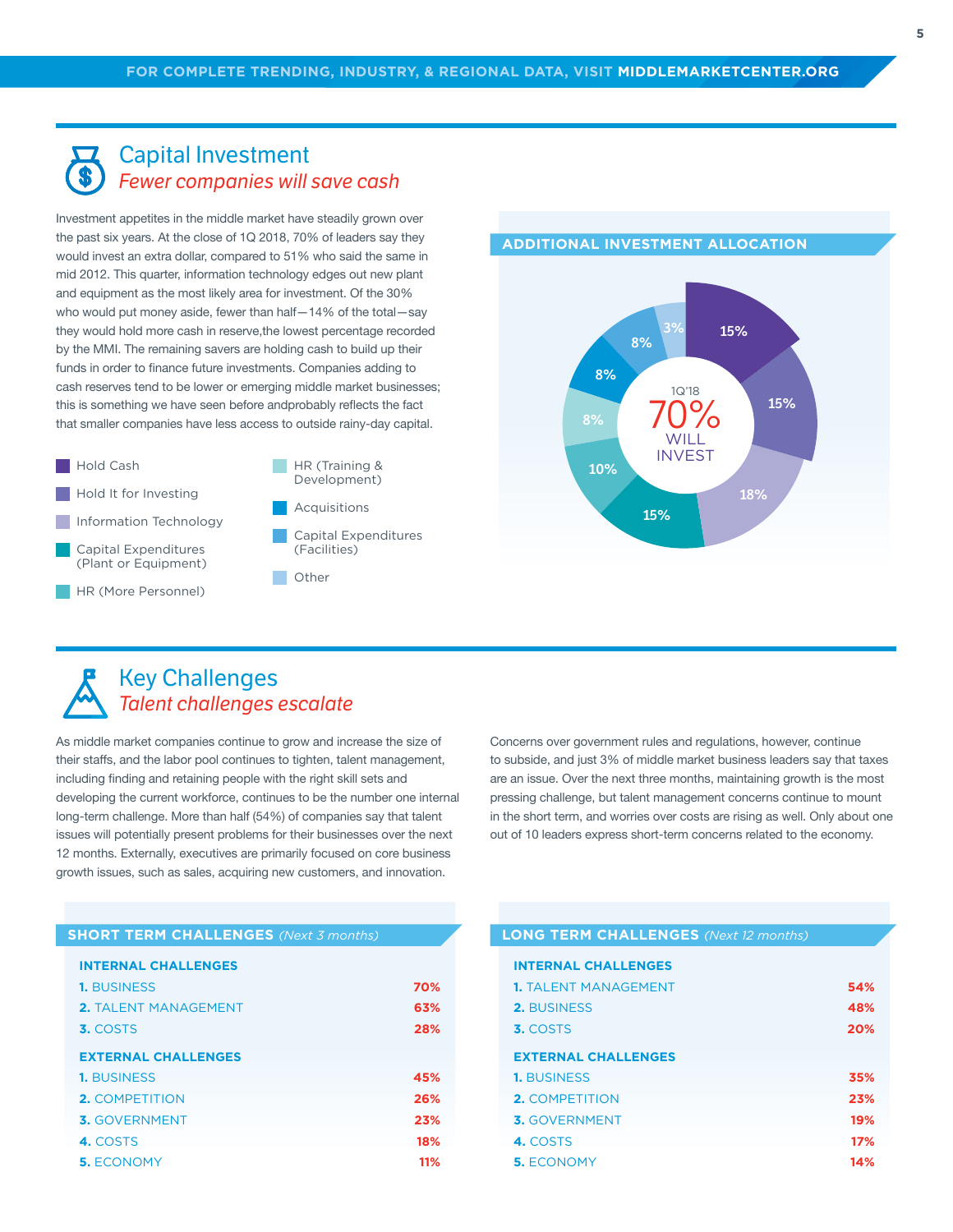## Spotlight *Will Tax Law Changes Increase Capital Investment?*

Reduced corporate tax rates, changes in the accounting treatment of capital expenses, and other provisions of the tax bill signed into law in December were partly intended to accelerate investment by U.S. businesses. More than three out of five middle market executives say they intend to increase capital spending plans as a result. Most of these changes will be modest, but a handful of companies (6%) say they will accelerate or increase capital spending to a significant degree.

Bigger companies are more likely to be aware of tax-law changes and more likely to change capex—67% compared to 61% for the middle market as a whole. Part of this difference is due to simple awareness: Just 57% of lower middle market companies say they are aware of tax-law effects on capital spending, compared to 67% among companies with revenues between \$100 million and \$1 billion. Further, the Center has seen in previous studies\* that larger companies are generally more knowledgeable about and responsive to the cost of capital than smaller firms.

Information technology will be the biggest beneficiary of accelerated capital investment. For every dollar executives plan to put into real estate, they will put \$1.50 into plant and equipment and \$2.00 into IT. Bigger middle market companies expect to invest more aggressively across the board.



\*NCMM and the Milken Institute*, Access to Capital: How Small and Mid-Sized Businesses Are Funding Their Futures,* 2015

## Profit Margins & Cost Structure *Profit margins and costs will increase*

Over the next 12 months, middle market leaders expect to see an increase in profit margins of 3.4%. This number fell at the end of 2017, but it currently matches the predictions made at the end of 2016. To help fuel these gains, 45% of companies say they will increase the prices of their products and services. Just 5% of businesses expect to lower prices over the next 12 months.

Throughout 2017, expectations for increases in cost structure fluctuated. At the end of the year, leaders were predicting a 1.5% increase in costs for 2018. With the first quarter of the new year under their belts, companies have upped that number, saying that costs will increase by 2.3% over the next 12 months. The cost of healthcare continues to be a greater concern for companies than the cost of energy, and four out of five companies indicate that healthcare costs will have an impact on their businesses going forward.

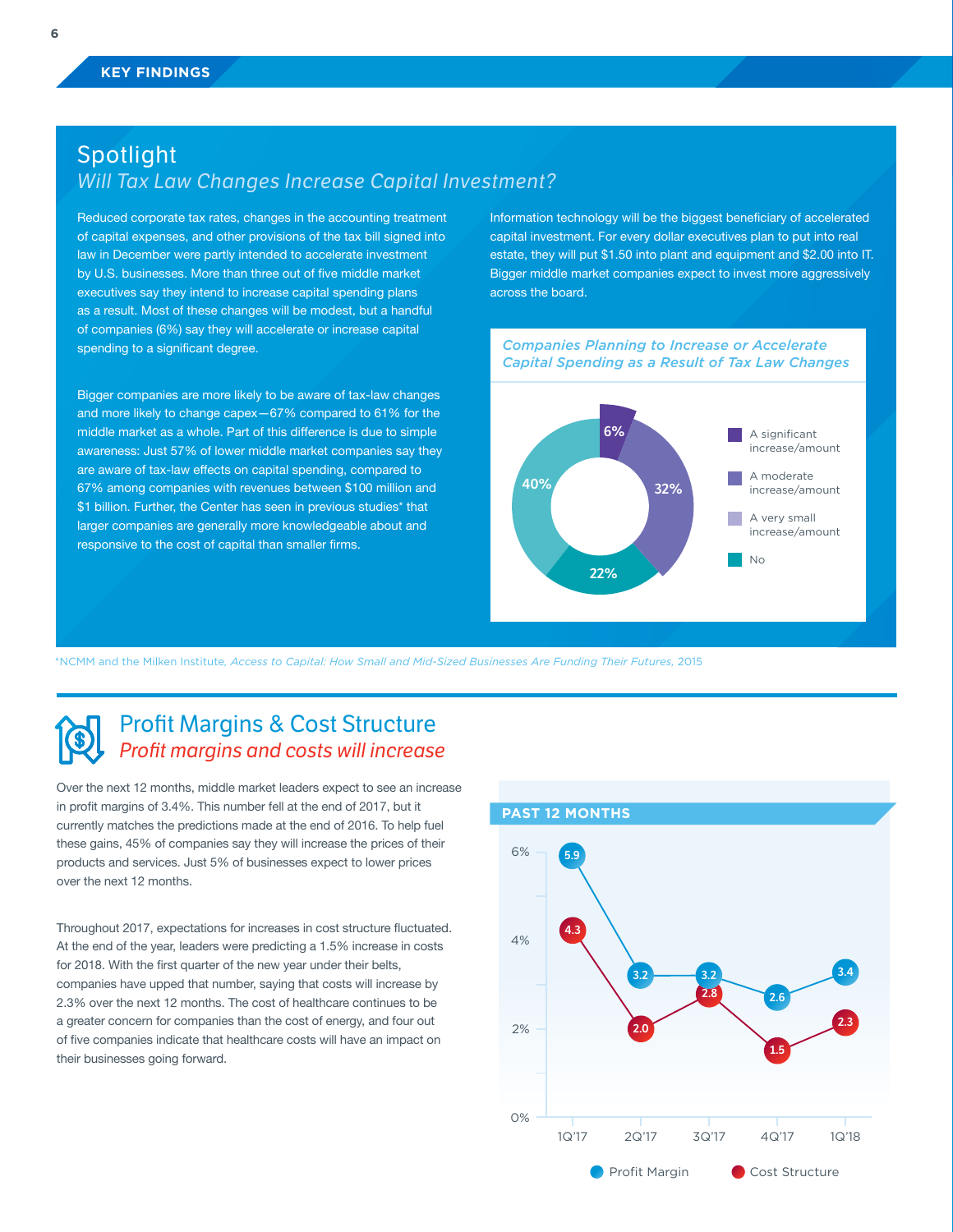# **Perspectives**

#### *Testing Limits*

Average annual revenue growth for middle market companies has risen four quarters in a row—reaching 8.4% in this report. That's more than two and a half points higher than the Middle Market Indicator's historical average. On its face, growth that fast appears to be unsustainable over time: A company that grows at 8.4% a year doubles in size in fewer than nine years. Yet the expansion experienced by the middle market is echoed by growth in the broader economy.

The data in this MMI were collected in the first two weeks of March 2018, so the annualized numbers executives report is for the period that began in March 2017. Public-company data during that period tell a similar growth story for the last year, if not quite such a powerful one. The NASDAQ Index rose from 4861 to 7560, a 29% increase. The Dow rose just a little less. The S&P index increased 17% and revenues of S&P component companies increased 7.4%. While the middle market led the way, it doesn't seem to have been sprinting ahead unconnected to the rest of the economy. Moreover, as we noted last quarter, just about every company has been participating in the middle market's growth. In the first quarter a record high 72% of middle market leaders said their company's performance improved in the last year, while only 3%—a record low—said it deteriorated. That is a 24:1 ratio of winners to losers.

Whether this is sustainable growth or the final acceleration of an expansion that is about to slow, middle market companies continue to play the role we've seen and documented for seven years: turning in the strongest performance and providing the fastest job creation in the American economy.

#### *Looking Confident*

Given the excellent results of the middle market across the board, it is not surprising that executives express high confidence in the state of the economy. The data on page 4 show the sum of the top three boxes on a seven-point scale: extremely confident, very confident, or somewhat confident.

A more complex story emerges if we look at only the top two boxes, which include executives who say they are "extremely" or "very" confident about economic conditions.

- **+** The global number drops quite a lot, to 29%. And there are regional differences, with companies in the West and Northeast more confident about the world economy than companies in the Midwest or South.
- **+** High confidence in the national economy comes in at 50%. Again, the West is most bullish, with 55% of companies saying they are extremely or very confident.

**+** Local conditions vary most. Overall, 53% of middle market companies are extremely or very confident about local conditions. But in the South, local confidence comes in at 57%; in the Midwest, 55%; the West, 53%; and the Northeast, just 42%.

Company size also plays a role in executive confidence. Across the board, leaders of larger middle market companies (with revenues between \$100 million and \$1 billion) are more confident than their smaller kindred; for example, 57% of upper middle market companies are extremely or very confident about the U.S. economy, vs. 48% of the core middle market (\$50-\$100 million in sales) and 46% of those with revenues between \$10 million and \$50 million.

The most striking difference by industry is the ebullience of people in wholesale trade, 60% of whom express high confidence in the U.S. economy. (We should note that the wholesale trade sample size is small and therefore prone to volatility: Three months ago, 42% of wholesalers were similarly confident.) It's notable that local-economy confidence is high among construction and business and financial services, which arguably have more intimate knowledge of demand in their region than, say, manufacturers. Retailers fall into the middle of the range.

### *Going Boldly*

Confidence is both the begetter and the progeny of growth investments. Given an extra dollar of revenue, the typical middle market company would bank 14 cents as a cushion and put 86 cents to work immediately or soon. For very or highly confident companies, 91 cents would go to work. Those confident executives would put 28 cents into new capital spending (vs. 23 cents for the typical company) and 12 cents into new hiring (vs. a dime).

Interestingly, confidence doesn't seem to affect IT spending. The highly confident would put 18 cents of that extra dollar into more information technology, a penny less than the middle market as a whole. Tax treatment affects IT spending more—see Spotlight, page 6. It may be that a majority of companies still view IT primarily as a cost of operating or defending their business rather than as a tool for transformation and growth.